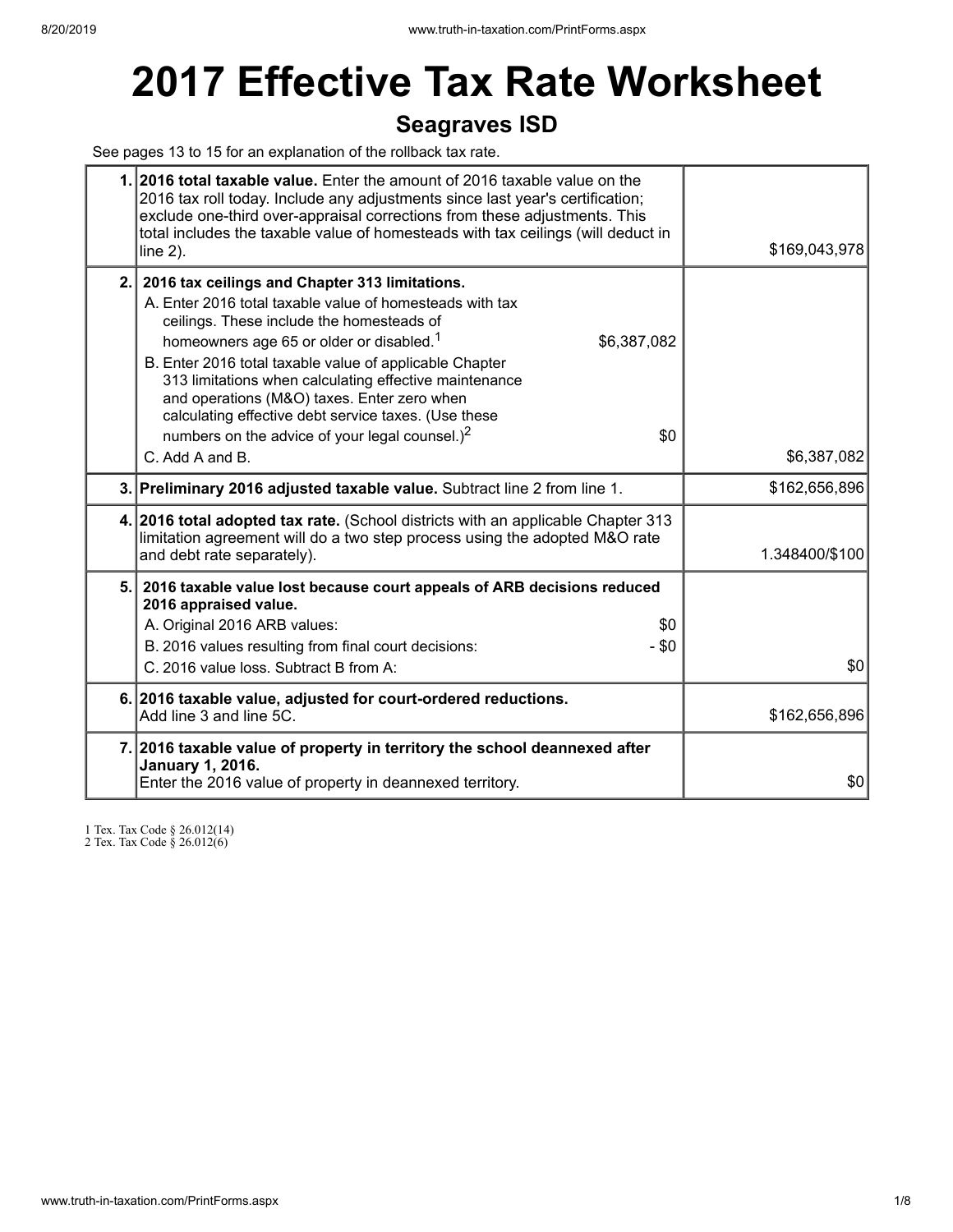# **2017 Effective Tax Rate Worksheet (continued) Seagraves ISD**

|    | 8. 2016 taxable value lost because property first qualified for an exemption in<br>2017. Note that lowering the amount or percentage of an existing exemption<br>does not create a new exemption or reduce taxable value. If the school district<br>increased an original exemption, use the difference between the original<br>exempted amount and the increased exempted amount. Do not include value<br>lost due to freeport, "goods-in-transit" exemptions.<br>\$3,590<br>A. Absolute exemptions. Use 2016 market value: |               |
|----|------------------------------------------------------------------------------------------------------------------------------------------------------------------------------------------------------------------------------------------------------------------------------------------------------------------------------------------------------------------------------------------------------------------------------------------------------------------------------------------------------------------------------|---------------|
|    | B. Partial exemptions. 2017 exemption amount, or<br>$+$ \$631,255<br>2017 percentage exemption times 2016 value:<br>C. Value loss. Total of A and B:                                                                                                                                                                                                                                                                                                                                                                         | \$634,845     |
| 9. | 2016 taxable value lost because property first qualified for agricultural<br>appraisal (1-d or 1-d-1), timber appraisal, recreational/scenic appraisal or<br>public access airport special appraisal in 2017. Use only those properties<br>that first qualified in 2017; do not use properties that qualified in 2016.<br>A. 2016 market value:<br>\$0<br>- \$0<br>B. 2017 productivity or special appraised value:<br>C. Value loss. Subtract B from A:                                                                     | \$0           |
|    | 10. Total adjustments for lost value. Add lines 7, 8C, and 9C.                                                                                                                                                                                                                                                                                                                                                                                                                                                               | \$634,845     |
|    | 11. 2016 adjusted taxable value. Subtract line 10 from line 6.                                                                                                                                                                                                                                                                                                                                                                                                                                                               | \$162,022,051 |
|    | 12. Adjusted 2016 taxes. Multiply line 4 times line 11 and divide by \$100.                                                                                                                                                                                                                                                                                                                                                                                                                                                  | \$2,184,705   |
|    | 13. Taxes refunded for years preceding tax year 2016: Enter the amount of<br>taxes refunded by the district for tax years preceding tax year 2016. Types of<br>refunds include court decisions, corrections and payment errors. Do not<br>include refunds for tax year 2016. This line applies only to tax years preceding<br>tax year 2016.                                                                                                                                                                                 | \$0           |
|    | 14. Adjusted 2016 taxes with refunds. Add lines 12 and 13.                                                                                                                                                                                                                                                                                                                                                                                                                                                                   | \$2,184,705   |
|    | 15. Total 2017 taxable value on the 2017 certified appraisal roll today. This<br>value includes only certified values and includes the total taxable value<br>of homesteads with tax ceilings (will deduct in Line 17). These homesteads<br>include homeowners age 65 or older or disabled.<br>A. Certified values only: <sup>3</sup><br>\$154,186,295                                                                                                                                                                       |               |
|    | B. Pollution control exemption: Deduct the value of<br>property exempted for the current tax year for the first<br>time as pollution control property:<br>$-$ \$0<br>C. Total 2017 value. Subtract B from A.                                                                                                                                                                                                                                                                                                                 | \$154,186,295 |

3 Tex. Tax Code § 26.012(6)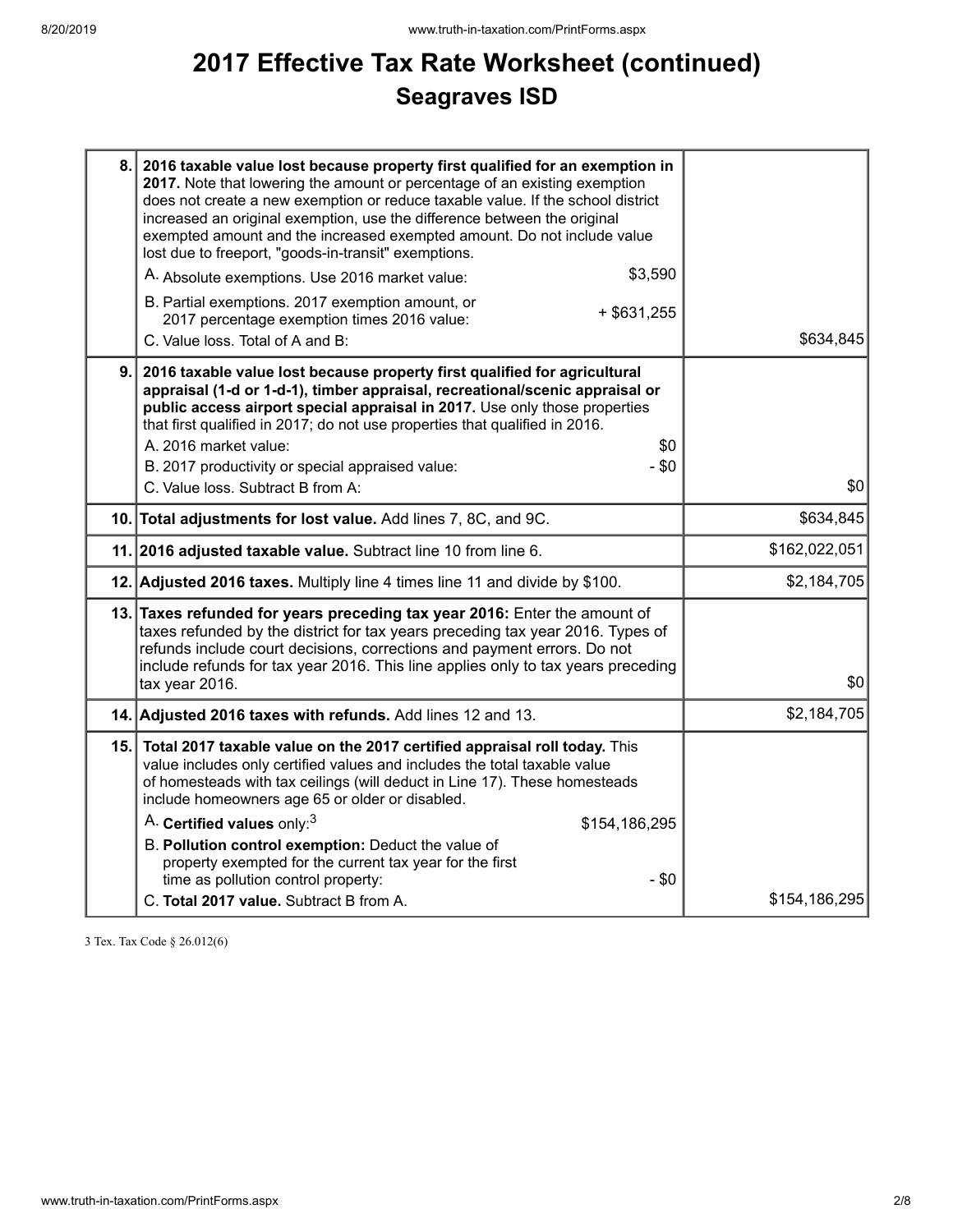# **2017 Effective Tax Rate Worksheet (continued) Seagraves ISD**

| 16. | Total value of properties under protest or not included on certified<br>appraisal roll.<br>A. 2017 taxable value of properties under protest. The<br>chief appraiser certifies a list of properties still under<br>ARB protest. The list shows the district's value and the<br>taxpayer's claimed value, if any, or an estimate of the<br>value if the taxpayer wins. For each of the properties<br>under protest, use the lowest of these values. Enter the<br>total value.<br>B. 2017 value of properties not under protest or<br>included on certified appraisal roll. The chief<br>appraiser gives school districts a list of those taxable<br>properties that the chief appraiser knows about but are<br>not included at appraisal roll certification. These<br>properties also are not on the list of properties that are<br>still under protest. On this list of properties, the chief<br>appraiser includes the market value, appraised value,<br>and exemptions for the preceding year and a<br>reasonable estimate of the market value, appraised<br>value, and exemptions for the current year. Use the<br>lower market, appraised, or taxable value (as<br>appropriate). Enter the total value. | \$0<br>\$0         |             |
|-----|-------------------------------------------------------------------------------------------------------------------------------------------------------------------------------------------------------------------------------------------------------------------------------------------------------------------------------------------------------------------------------------------------------------------------------------------------------------------------------------------------------------------------------------------------------------------------------------------------------------------------------------------------------------------------------------------------------------------------------------------------------------------------------------------------------------------------------------------------------------------------------------------------------------------------------------------------------------------------------------------------------------------------------------------------------------------------------------------------------------------------------------------------------------------------------------------------------------|--------------------|-------------|
|     | C. Total value under protest or not certified. Add A and<br>$\mathbf{B}$ .                                                                                                                                                                                                                                                                                                                                                                                                                                                                                                                                                                                                                                                                                                                                                                                                                                                                                                                                                                                                                                                                                                                                  |                    | \$0         |
| 17. | 2017 tax ceilings and Chapter 313 limitations.<br>A. Enter 2017 total taxable value of homesteads with tax<br>ceilings. These include the homesteads of<br>homeowners age 65 or older or disabled. <sup>4</sup><br>B. Enter 2017 total taxable value of applicable Chapter<br>313 limitations when calculating effective maintenance<br>and operations taxes. Enter zero when calculating<br>effective debt service taxes. (Use these numbers on<br>the advice of your legal counsel.) <sup>5</sup><br>C. Add A and B.                                                                                                                                                                                                                                                                                                                                                                                                                                                                                                                                                                                                                                                                                      | \$6,607,547<br>\$0 | \$6,607,547 |

4 Tex. Tax Code § 26.012(6)(A)(i)

5 Tex. Tax Code § 26.012(6)(A)(ii)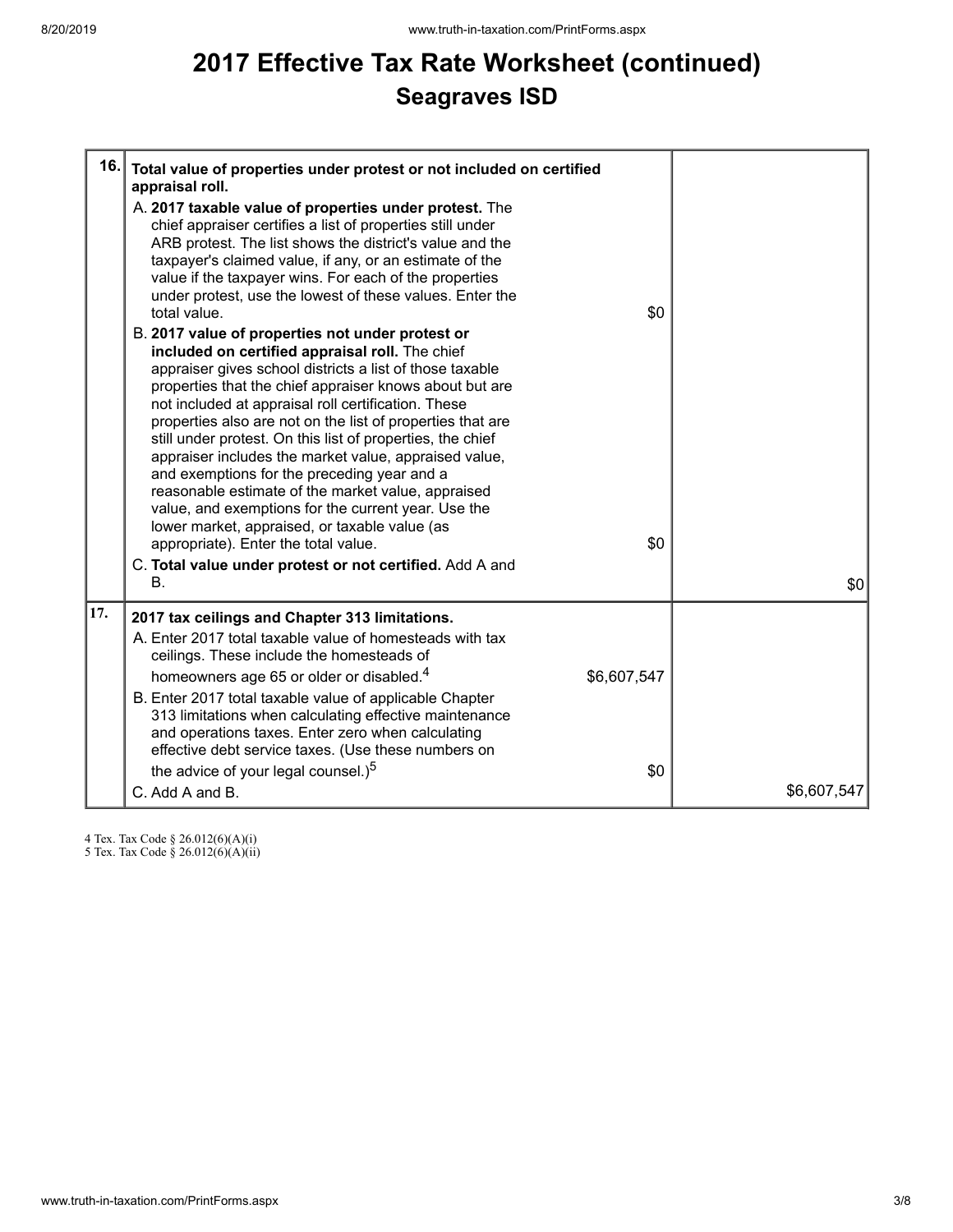# **2017 Effective Tax Rate Worksheet (concluded) Seagraves ISD**

| 18. 2017 total taxable value. Add lines 15C and 16C. Subtract line 17.                                                                                                                                                                                                                                                                                                                                                         | \$147,578,748    |
|--------------------------------------------------------------------------------------------------------------------------------------------------------------------------------------------------------------------------------------------------------------------------------------------------------------------------------------------------------------------------------------------------------------------------------|------------------|
| 19. Total 2017 taxable value of properties in territory annexed after January 1,<br>2016. Include both real and personal property. Enter the 2017 value of property<br>in territory annexed by the school district.                                                                                                                                                                                                            | \$0              |
| 20. Total 2017 taxable value of new improvements and new personal property<br>located in new improvements. "New" means the item was not on the<br>appraisal roll in 2016. New additions to existing improvements may be included<br>if the appraised value can be determined. New personal property in a new<br>improvement must have been brought into the unit after January 1, 2016 and be<br>located in a new improvement. | \$1,474,357      |
| 21. Total adjustments to the 2017 taxable value. Add lines 19 and 20.                                                                                                                                                                                                                                                                                                                                                          | \$1,474,357      |
| 22. 2017 adjusted taxable value. Subtract line 21 from line 18.                                                                                                                                                                                                                                                                                                                                                                | \$146,104,391    |
| 23. 2017 effective tax rate. Divide lines 14 by line 22 and multiply by \$100.                                                                                                                                                                                                                                                                                                                                                 | \$1.495304/\$100 |
| 24. 2017 effective tax rate for ISDs with Chapter 313 Limitations. Add together<br>the effective tax rates for M&O and debt service for those school districts that<br>participate in an applicable Chapter 313 limitations agreement.                                                                                                                                                                                         | \$0.000000       |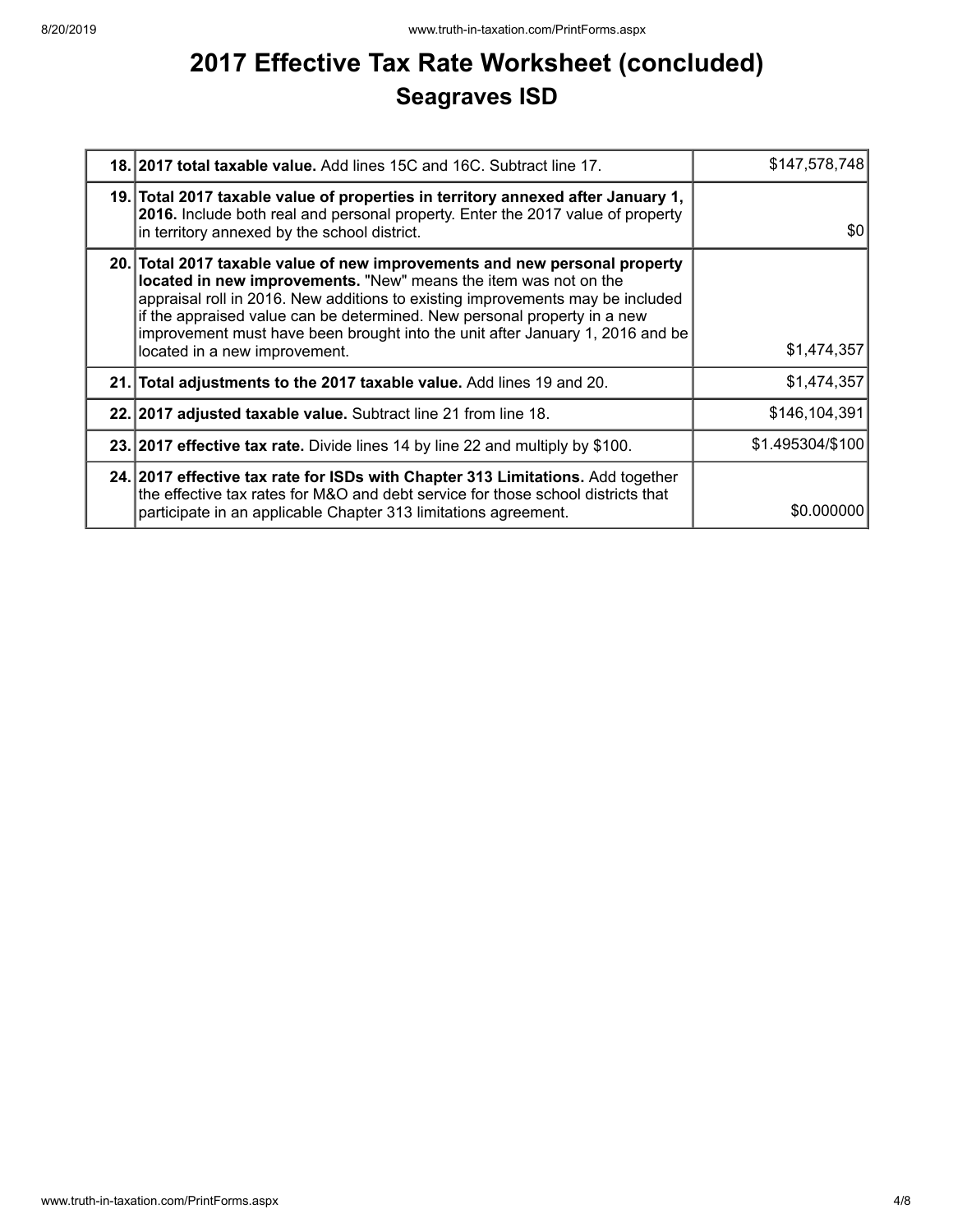# **2017 Rollback Tax Rate Worksheet**

## **Seagraves ISD**

|      | 25. Maintenance and operations (M&O) tax rate. Enter \$1.50 OR the 2005<br>adopted (M&O) rate if voters approved a rate higher than \$1.50.                                                                                                                                                                                                                                                                                                                                                                                                                                                                                                                                                                                                                                                                                                                                                                                                                                                                                                               | \$1.500000/\$100 |
|------|-----------------------------------------------------------------------------------------------------------------------------------------------------------------------------------------------------------------------------------------------------------------------------------------------------------------------------------------------------------------------------------------------------------------------------------------------------------------------------------------------------------------------------------------------------------------------------------------------------------------------------------------------------------------------------------------------------------------------------------------------------------------------------------------------------------------------------------------------------------------------------------------------------------------------------------------------------------------------------------------------------------------------------------------------------------|------------------|
|      | 26. Multiply line 25 times .6667                                                                                                                                                                                                                                                                                                                                                                                                                                                                                                                                                                                                                                                                                                                                                                                                                                                                                                                                                                                                                          | \$1.000050/\$100 |
| 27.1 | 2017 rollback M&O rate.<br>Use the lesser of the M&O rate as calculated in Tax Code<br>\$1.040100<br>Section 26.08(n)(2)(A) and (B).                                                                                                                                                                                                                                                                                                                                                                                                                                                                                                                                                                                                                                                                                                                                                                                                                                                                                                                      | \$1.040100/\$100 |
| 28.  | Total 2017 debt to be paid with property tax revenue.<br>Debt means the interest and principal that will be paid on debts that:<br>(1) are paid by property taxes,<br>(2) are secured by property taxes,<br>(3) are scheduled for payment over a period longer than one year, and<br>(4) are not classified in the school district's budget as M&O expenses.<br>A: Debt includes contractual payments to other school<br>districts that have incurred debt on behalf of this school<br>district, if those debts meet the four conditions above.<br>Include only amounts that will be paid from property tax<br>revenue. Do not include appraisal district budget<br>\$805,875<br>payments.<br>B: If using unencumbered funds, subtract unencumbered<br>fund amount used from total debt.<br>$-\$0$<br>C: Subtract state aid received for paying principal and<br>interest on debt for facilities through the existing debt<br>allotment program and/or the instructional facilities<br>allotment program.<br>$-\$0$<br>D: Total: Subtract B and C from A. | \$805,875        |
|      | 29. Certified 2016 excess debt collections. Enter the amount certified by the<br>collector.                                                                                                                                                                                                                                                                                                                                                                                                                                                                                                                                                                                                                                                                                                                                                                                                                                                                                                                                                               | \$0              |
|      | 30. Adjusted 2017 debt. Subtract line 29 from line 28D.                                                                                                                                                                                                                                                                                                                                                                                                                                                                                                                                                                                                                                                                                                                                                                                                                                                                                                                                                                                                   | \$805,875        |
|      | 31. Certified 2017 anticipated collection rate. Enter the rate certified by the<br>collector. If the rate is 100 percent or greater, enter 100 percent.                                                                                                                                                                                                                                                                                                                                                                                                                                                                                                                                                                                                                                                                                                                                                                                                                                                                                                   | 100.000000%      |
|      | 32. 2017 debt adjusted for collections. Divide line 30 by line 31.                                                                                                                                                                                                                                                                                                                                                                                                                                                                                                                                                                                                                                                                                                                                                                                                                                                                                                                                                                                        | \$805,875        |
|      | 33. 2017 total taxable value. Enter amount on line 18.                                                                                                                                                                                                                                                                                                                                                                                                                                                                                                                                                                                                                                                                                                                                                                                                                                                                                                                                                                                                    | \$147,578,748    |
|      | 34. 2017 debt tax rate. Divide line 32 by line 33 and multiply by \$100.                                                                                                                                                                                                                                                                                                                                                                                                                                                                                                                                                                                                                                                                                                                                                                                                                                                                                                                                                                                  | \$0.546064/\$100 |
|      | 35. 2017 rollback tax rate. Add lines 27 and 34.                                                                                                                                                                                                                                                                                                                                                                                                                                                                                                                                                                                                                                                                                                                                                                                                                                                                                                                                                                                                          | \$1.586164/\$100 |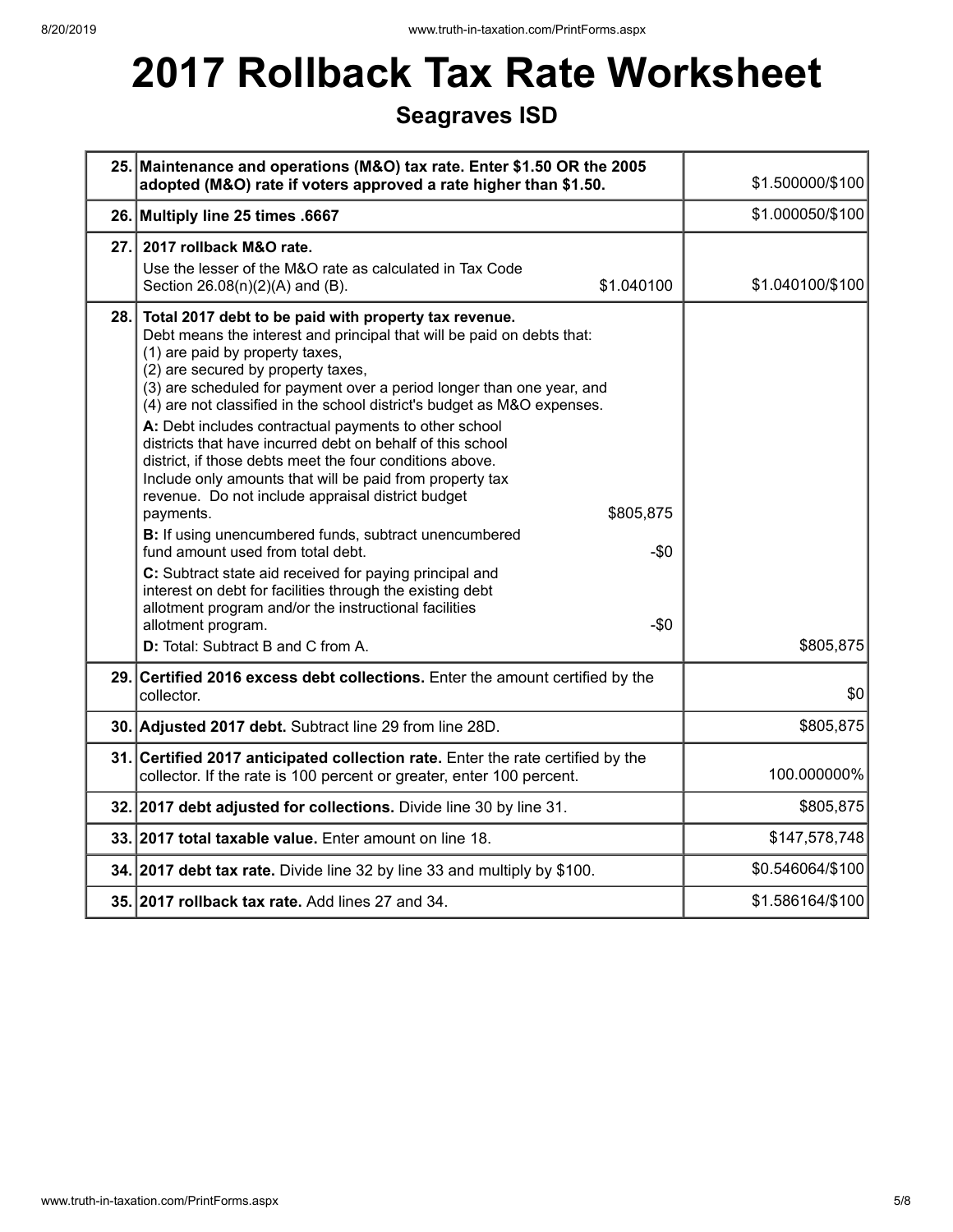#### **2017 Notice of Effective Tax Rate Worksheet for Calculation of Tax Increase/Decrease**

## **Entity Name:** Seagraves ISD **Date:** 08/20/2019

| 1.2016 taxable value, adjusted for court-ordered reductions.                 |               |
|------------------------------------------------------------------------------|---------------|
| Enter line 6 of the Effective Tax Rate Worksheet.                            | \$162,656,896 |
| $2.2016$ total tax rate.                                                     |               |
| Enter line 4 of the Effective Tax Rate Worksheet.                            | 1.348400      |
| 3. Taxes refunded for years preceding tax year 2016.                         |               |
| Enter line 13 of the Effective Tax Rate Worksheet.                           | SO.           |
| 4. Last year's levy.                                                         |               |
| Multiply Line 1 times Line 2 and divide by 100.                              |               |
| To the result, add Line 3.                                                   | \$2,193,266   |
| 5.2017 total taxable value. Enter Line 19 of                                 |               |
| the Effective Tax Rate Worksheet.                                            | \$147,578,748 |
| 6.2017 effective tax rate.                                                   |               |
| Enter line 24 of the Effective Tax Rate Worksheet or Line 47                 |               |
| of the Additional Sales Tax Rate Worksheet.                                  | 1.495304      |
| 7.2017 taxes if a tax rate equal to the effective tax rate is adopted.       |               |
| Multiply Line 5 times Line 6 and divide by 100.                              | \$2,206,751   |
| 8. Last year's total levy.                                                   |               |
| Sum of line 4 for all funds.                                                 | \$2,193,266   |
| 9.2017 total taxes if a tax rate equal to the effective tax rate is adopted. |               |
| Sum of line 7 for all funds.                                                 | \$2,206,751   |
| 10. Tax Increase (Decrease).                                                 |               |
| Subtract Line 8 from Line 9.                                                 | \$13,485      |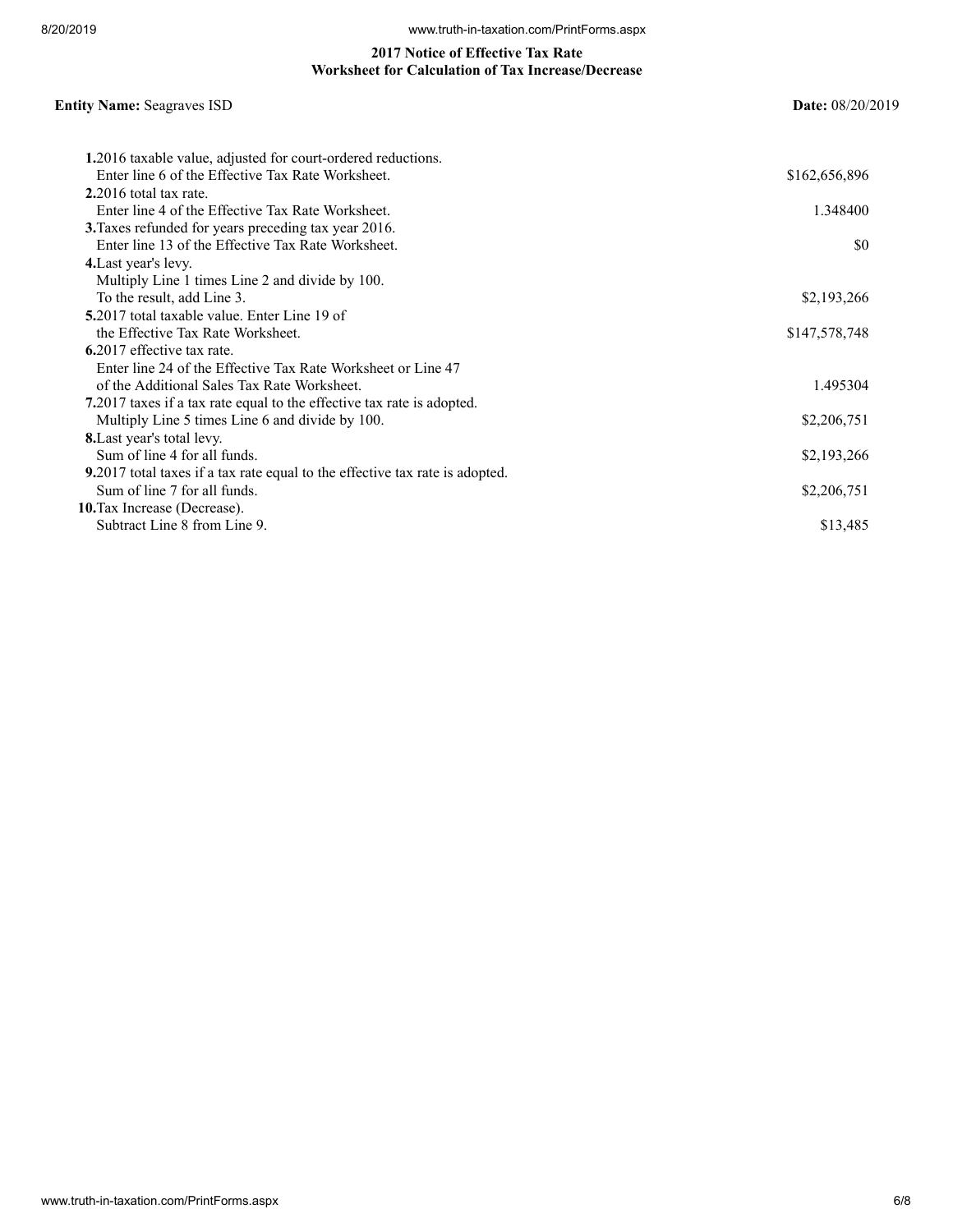## **NOTICE OF PUBLIC MEETING TO DISCUSS BUDGET AND PROPOSED TAX RATE**

The Seagraves ISD will hold a public meeting at 7:00 PM 08/28/2017 in Seagraves ISD Board Room 1801 Ave K Seagraves Texas. **The** purpose of this meeting is to discuss the school district's budget that will determine the tax rate that will be adopted. Public **participation in the discussion is invited.**

The tax rate that is ultimately adopted at this meeting or at a separate meeting at a later date may not exceed the proposed rate shown below unless the district publishes a revised notice containing the same information and comparisons set out below and holds another public meeting to discuss the revised notice.

**Maintenance Tax \$1.000000 /\$100 (Proposed rate for maintenance and operations) School Debt Service Tax Approved by Local Voters** \$0.348400 /\$100 (Proposed rate to pay bonded indebtedness)

## **Comparison of Proposed Budget with Last Year's Budget**

The applicable percentage increase or decrease (or difference) in the amount budgeted in the preceding fiscal year and the amount budgeted for the fiscal year that begins during the current tax year is indicated for each of the following expenditure categories:

| Maintenance and operations | $\%$ (increase) or         | $-1.700000\%$ (decrease) |
|----------------------------|----------------------------|--------------------------|
| Debt service               | $0.150000\%$ (increase) or | $%$ (decrease)           |
| Total expenditures         | $%$ (increase) or          | $-1.550000\%$ (decrease) |

|    |                                                                                                          | <b>Total Appraised Value and Total Taxable Value</b><br>(as calculated under section 26.04, Tax Code) |                  |
|----|----------------------------------------------------------------------------------------------------------|-------------------------------------------------------------------------------------------------------|------------------|
|    |                                                                                                          | Preceding Tax Year                                                                                    | Current Tax Year |
|    | Total appraised value* of all property                                                                   | \$295,237,856                                                                                         | \$245,709,869    |
|    | Total appraised value* of new property**                                                                 | \$1,835,400                                                                                           | \$1,522,670      |
|    | Total taxable value*** of all property                                                                   | \$165,742,951                                                                                         | \$154,186,295    |
|    | Total taxable value*** of new property**                                                                 | \$1,725,999                                                                                           | \$1,474,357      |
| ∗  | "Appraised value" is the amount shown on the appraisal roll and defined by Section $1.04(8)$ , Tax Code. |                                                                                                       |                  |
| ∗∗ | "New property" is defined by Section 26.012(17), Tax Code.                                               |                                                                                                       |                  |

"Taxable value" is defined by Section  $1.04(10)$ , Tax Code.

### **Bonded Indebtedness**

Total amount of outstanding and unpaid bonded indebtedness: \$9,375,000

\* Outstanding principal